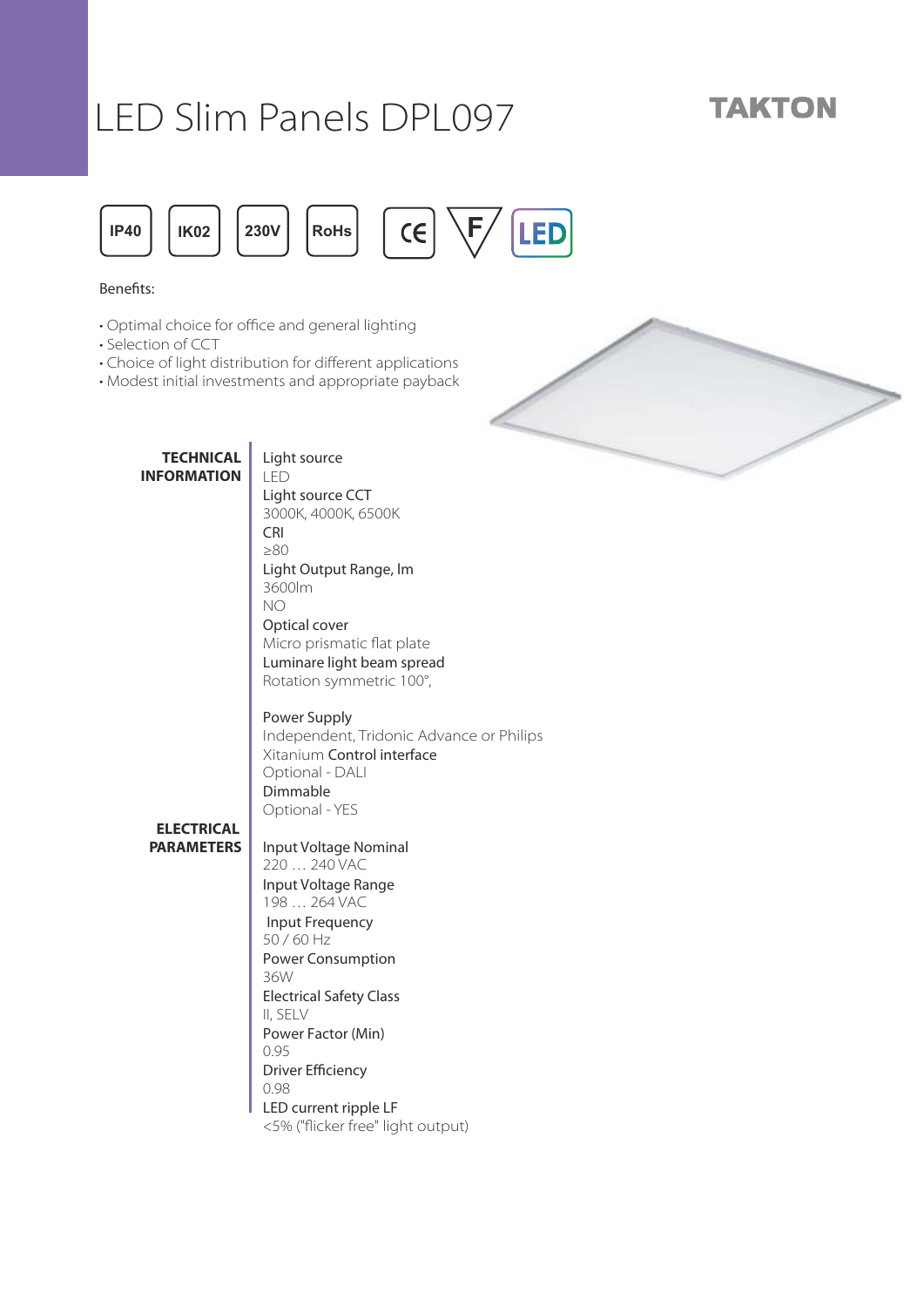## LED Slim Panels DPL097

#### **MECHANICAL**  Housing Material **PARAMETRS** Aluminum, UV polystyrene Diffuser material Acrylic - PMMA (polymethilmetacrylate) Body colour White Dimensions LxWxH, mm 595/595/10 w/o driver Ingress protection code Panel - IP40 /Driver - Ip20 Mechanical impact resistance code IK02 Installation Surface mounted or suspended Net Weight (Piece) 2,1kg **OVERTIME**  Luminous flux (system) tolerance) **PERFORMANCE** +/-7% Initial System efficacy 100 lm/W Power consumption tolerance +/-7% Driver service lifetime 50000 hrs @10% failures Median useful life of LED light source L80B10 - 50000 hrs L90B10 - 25000 hrs **ENVIRONMENT** Abient temperature range **CONDITIONS** +5 to  $+30 °C$ Average ambient temperature 25 °C **GENERAL**  Flammability For mounting on normally flammable surfaces **INFORMATION** Marking CE mark Warranty period 5 years standard warranty RoHs mark ROHS complaint DIMENSIONS595  $10$



595

### **TAKTON**